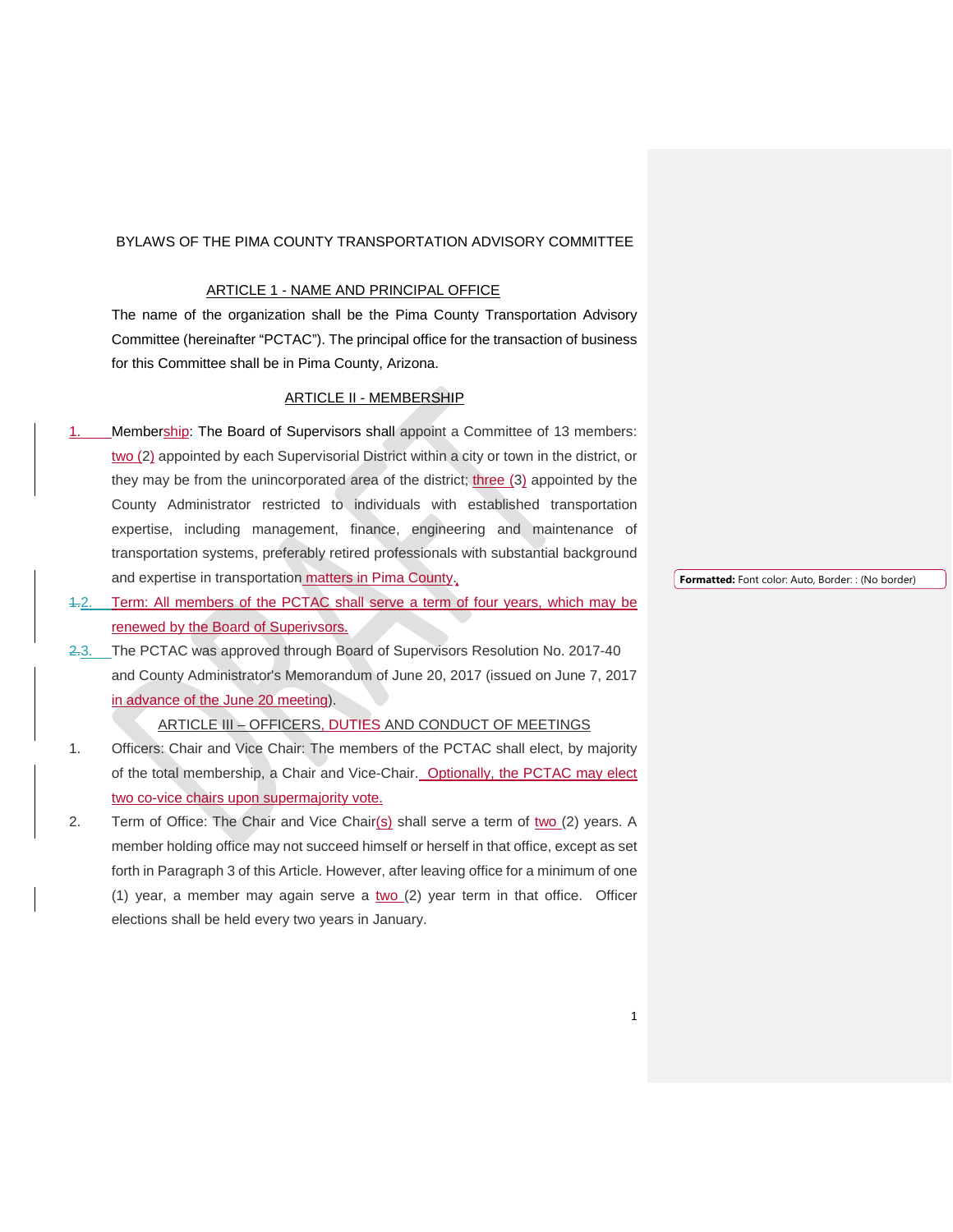3. Vacancy in Office: The Vice-Chair who fills the office of Chair upon a vacancy and the member elected to fill the office of Vice-Chair pursuant to Paragraph 4 (b) of this Article, may succeed himself or herself in that office for the remainder of the term.

**Formatted:** Outline numbered + Level: 2 + Numbering Style: 1, 2, 3, … + Start at: 3 + Alignment: Left + Aligned at: 0" + Indent at: 0.5"

**Formatted:** Outline numbered + Level: 1 + Numbering Style: 1, 2, 3, … + Start at: 1 + Alignment: Left + Aligned at: 0" + Indent at: 0.5"

**Formatted:** Outline numbered + Level: 2 + Numbering Style: 1, 2, 3, … + Start at: 3 + Alignment: Left + Aligned at: 0" + Indent at: 0.5"

### 4. Officer's Duties:

- a. Chair: The Chair shall preside at all meetings of the PCTAC. The Chair, may from time to time, call special meetings of the PCTAC whenever he or she deems it necessary to do so. The Chair shall do and perform such other duties and have such other powers as, from time to time, may be assigned by the PCTAC. It is the responsibility of the Chair to approve the agenda for each PCTAC meeting prior to its posting. The Chair shall contact any member who has had two (2) consecutive absences to follow-up on the reasons for such an absence.
- b. Vice Chair(s): In the event that the Chair is absent from a meeting of the PCTAC, the a Vice-Chair shall preside. The A Vice-Chair shall have such powers and shall perform such duties as may be assigned by the PCTAC and as may be delegated by the Chair. The Vice-Chair shall possess the power and may perform the duties of the Chair in the Chair's absence or disability. In the event that the Chair leaves office prior to the end of his or her two  $(2)$  year term, the a Vice-Chair shall assume the position of Chair for the remaining portion of the term and a new Vice-Chair shall be elected by majority vote of the total membership.
- c. The staff person assigned by the Transportation Director to fulfill the responsibilities of a secretary shall: timely mail notices and agenda materials to all members of the PCTAC; post meeting notices as required by Arizona Open Meeting Law (A.R.S. § 38-431 et. seq.); keep minutes that provide a true and accurate account of all proceedings of the PCTAC; and, provide for safekeeping of all minutes and records of the PCTAC.

**Formatted:** Outline numbered + Level: 2 + Numbering Style: 1, 2, 3, … + Start at: 3 + Alignment: Left + Aligned at: 0" + Indent at: 0.5"

5. Meetings: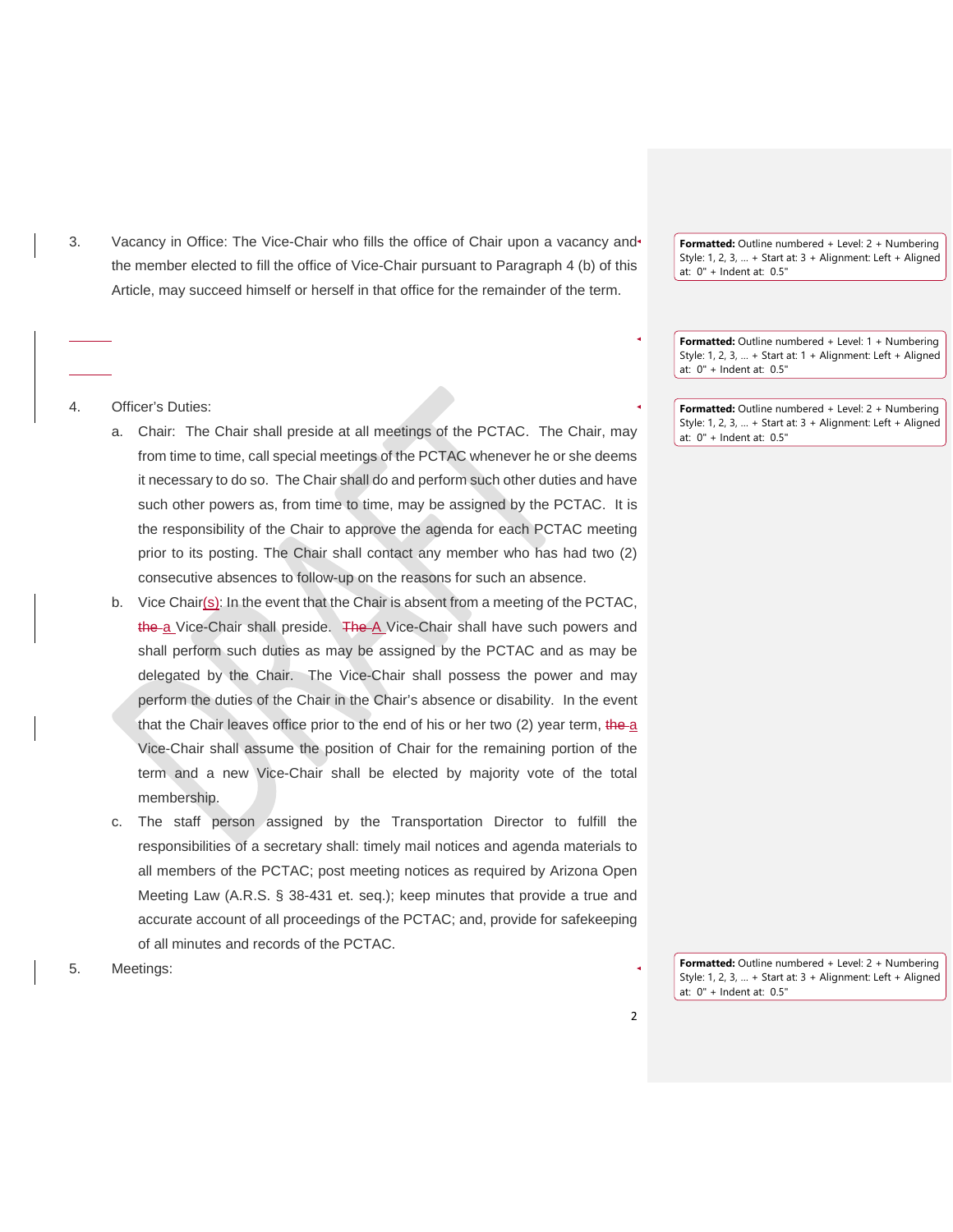- a. Conduct of all Meetings: All meetings shall be conducted in accordance with Arizona Open Meeting Law (A.R.S. § 38-431 et. seq.). Where no law exists to the contrary, parliamentary procedures shall be conducted according to Roberts Rules of Order.
- b. Number of Meetings: The PCTAC shall meet at least once each month, unless a meeting is waived by a majority of the membership. In no event, shall more than two successive months pass without a regular meeting of the PCTAC unless a quorum cannot be established.
- c. Special Meetings: The Transportation Director may call a special meeting. Additionally, three (3) PCTAC members may call-request a special meeting upon written request notice to the Chair. Such notice to the Chair shall include a statement of the purpose of and need for the meeting. Upon a receipt of such request, the Chair, in cooperation with the Transportation Director, shall set a convenient time within five (5) working days of the receipt of the request for the meeting. The notice and the agenda for the special meeting shall be delivered to each member at least 24 hours prior to the meeting. If a quorum for a special meeting cannot be obtained, the subject for that special meeting shall be placed on the agenda for the next regular meeting.
- 6. Quorums: Simple majority of the members of the PCTAC at any properly called meeting, regular or special, shall constitute a quorum. Vacant positions do not reduce the quorum requirement. Participation by conference telecommunications, in a manner consistent with the provisions of these byl-way ws may be considered sufficient to constitute a quorum. If quorum is not established within 20 minutes of the publicly noticed time, the meeting shall be cancelled.

If a quorum is lost at any time during a meeting, the remaining members may either choose to adjourn or to continue as an ad hoc committee. As an ad hoc committee, the members may hear the remaining items on the agenda, but may not take action of any kind. A report must be presented at the next meeting regarding what transpired before the ad hoc committee.

**Formatted:** Outline numbered + Level: 2 + Numbering Style: 1, 2, 3, … + Start at: 3 + Alignment: Left + Aligned at: 0" + Indent at: 0.5"

7. Attendance:

**Formatted:** Outline numbered + Level: 2 + Numbering Style: 1, 2, 3, … + Start at: 3 + Alignment: Left + Aligned at: 0" + Indent at: 0.5"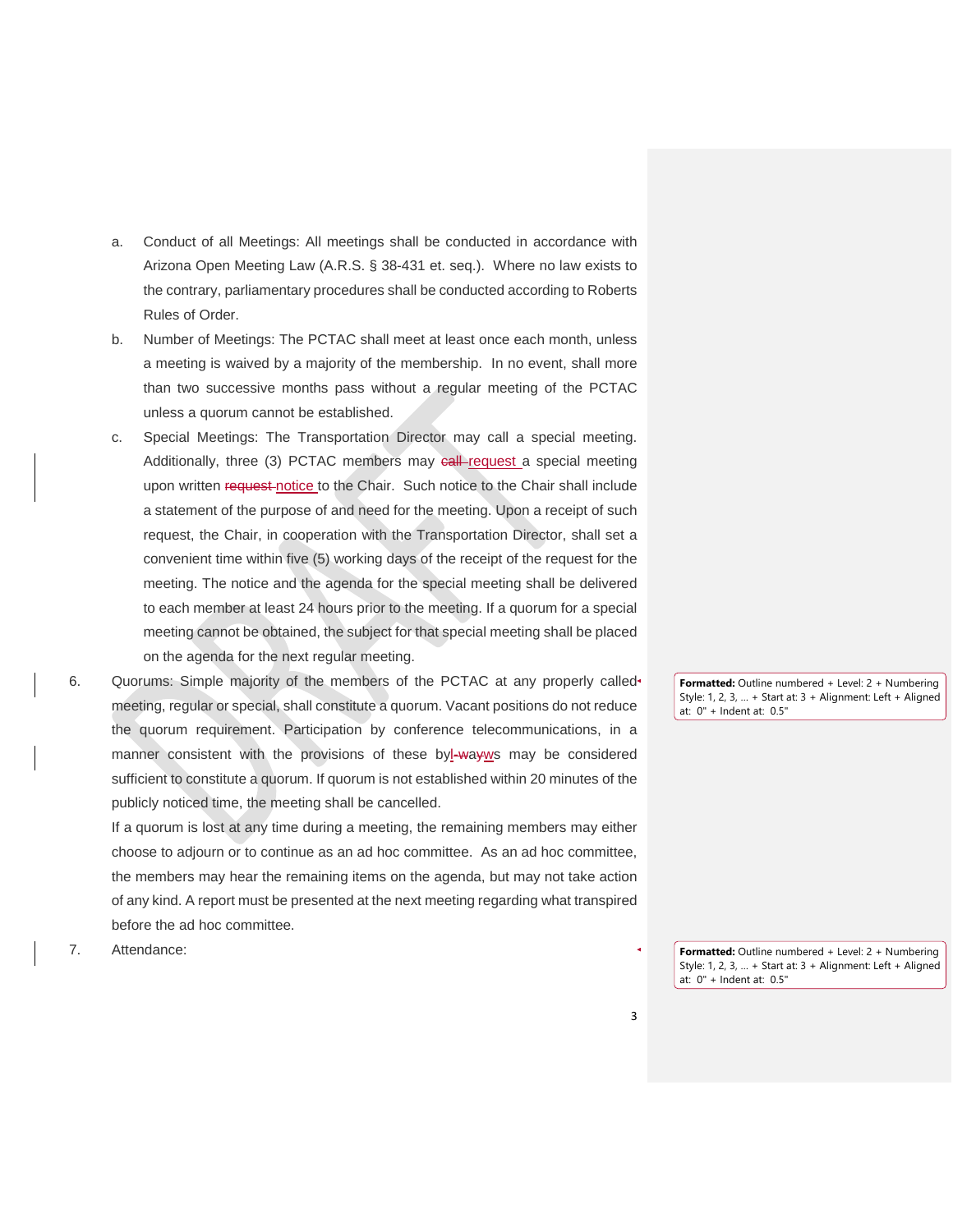- a. Absence: Members who fail to attend three (3) consecutive requiar-meetings shall be considered resigned from the PCTAC and the appropriate Board of Supervisor Member or the County Administrator shall appoint a person to complete the term of the resignee.
- b. Proxy: No member may Members may not attend a meeting or cast a vote by proxy.
- c. Conference Telecommunications Attendance: Members may participate in, and act at any meeting of the PCTAC by means of conference telephone or similar communications equipment provided that all persons participating in the meeting, including the public, can hear the proceedings. Such participation should be used only when there is no feasible means for physical presence at the meeting.

The member shall provide sufficient information, on record, to assure that his or her identity is established, that he or she can hear the proceeding, and that the public can hear the member participation via telecommunications.

Any individual member is limited to attending three (3) meetings via telephonic means in each year of that member's term.

### ARTICLE IV - DUTIES AND RESPONSIBILITIES

#### 1. PCTAC Duties:

- a. The PCTAC acts as an official advisory body to the Board of Supervisors.
- b. The PCTAC was established to make recommendations specifically related to transportation improvements, funding, operation and maintenance in the unincorporated area of Pima County and for transportation improvements, operation and maintenance within incorporated cities and towns where County funds are being spent for these purposes.
- c. The PCTAC provides recommendations for streets and highways where County funds are spent for street/highway repair or pavement preservation within cities and towns; recommendations will be joint recommendations with any city or town transportation advisory committee.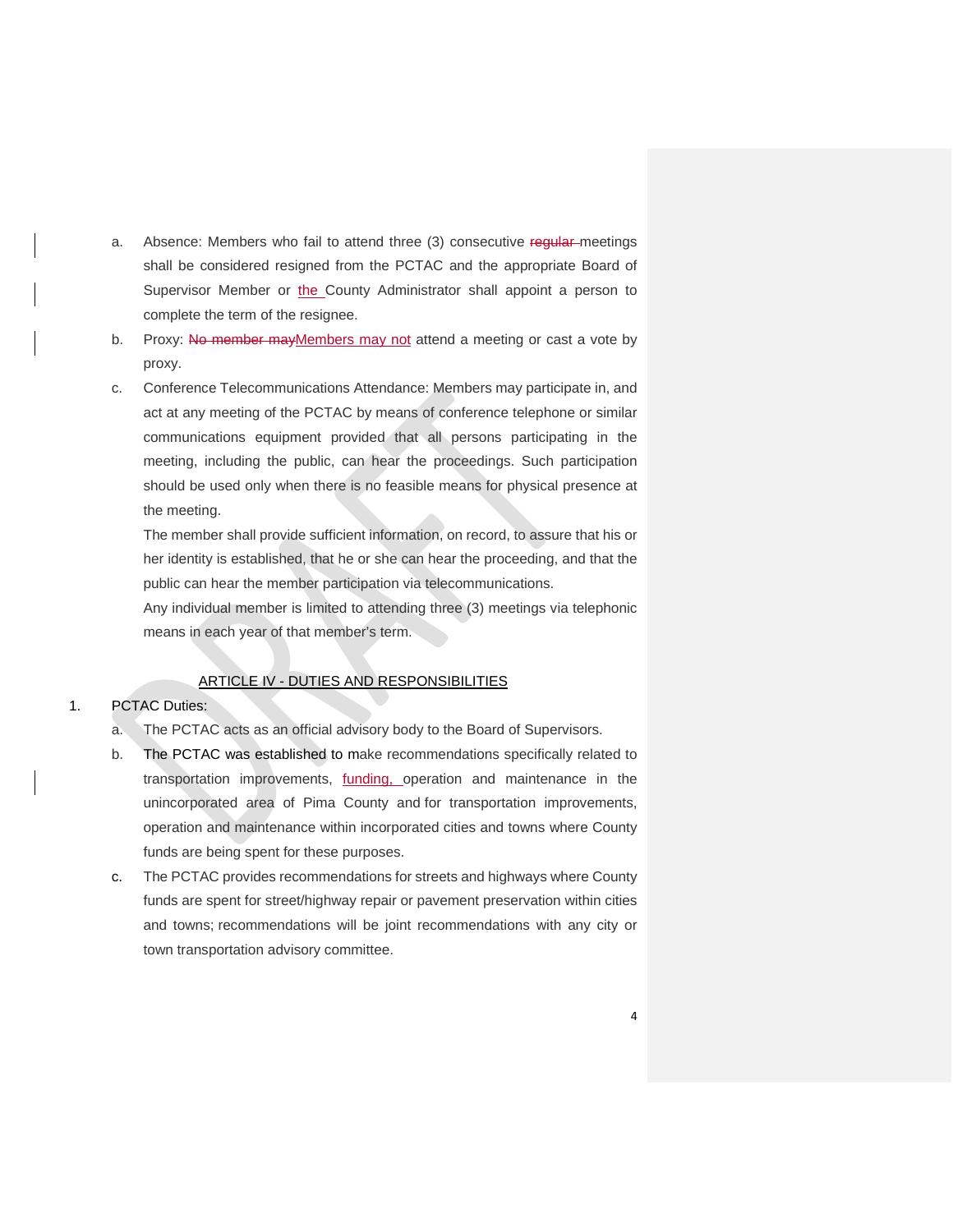- d. Upon request of the Transportation Director, Tthe PCTAC will provide recommendations on any roadway or highway capacity improvements that utilize any of the following funding sources: a. Regional Transportation Authority (RTA), b. Pima Association of Governments (PAG), c. Federal government, d. Highway User Revenue Funds (HURF), e. Pay-as-you-go County HURF, County Streets Development Impact Fees, County Bonds, and transportation specific sales taxes authorized by the Board of Supervisors or state legislature.-
- e. The PCTAC will make recommendations regarding the Department of Transportation's annual budget.
- f. The PCTAC will also provide recommendations regarding transportation policy and funding, including factual analysis of funding operation and maintenance claims or activities.
- g. The PCTAC will make recommendations regarding other transportation matters as requested by the Board of Supervisors at a public hearing.
- 2. Member Duties: It is the duty of each member of the PCTAC to:
	- a. Be familiar with:
		- 1. Federal, state and local laws applicable to operations of the Pima County Department of Transportation.
		- 2. Community needs as they relate to Transportation programming and operations.
		- 3. Transportation standards and trends.
	- b. Attend all PCTAC meetings, except for good cause.
	- c. Review meeting agenda and materials prior to the meeting.
	- d. Support and where appropriate, participate in the Transportation's public participation programs (i.e. public meetings, workshops, ground breaking/ribbon cutting events).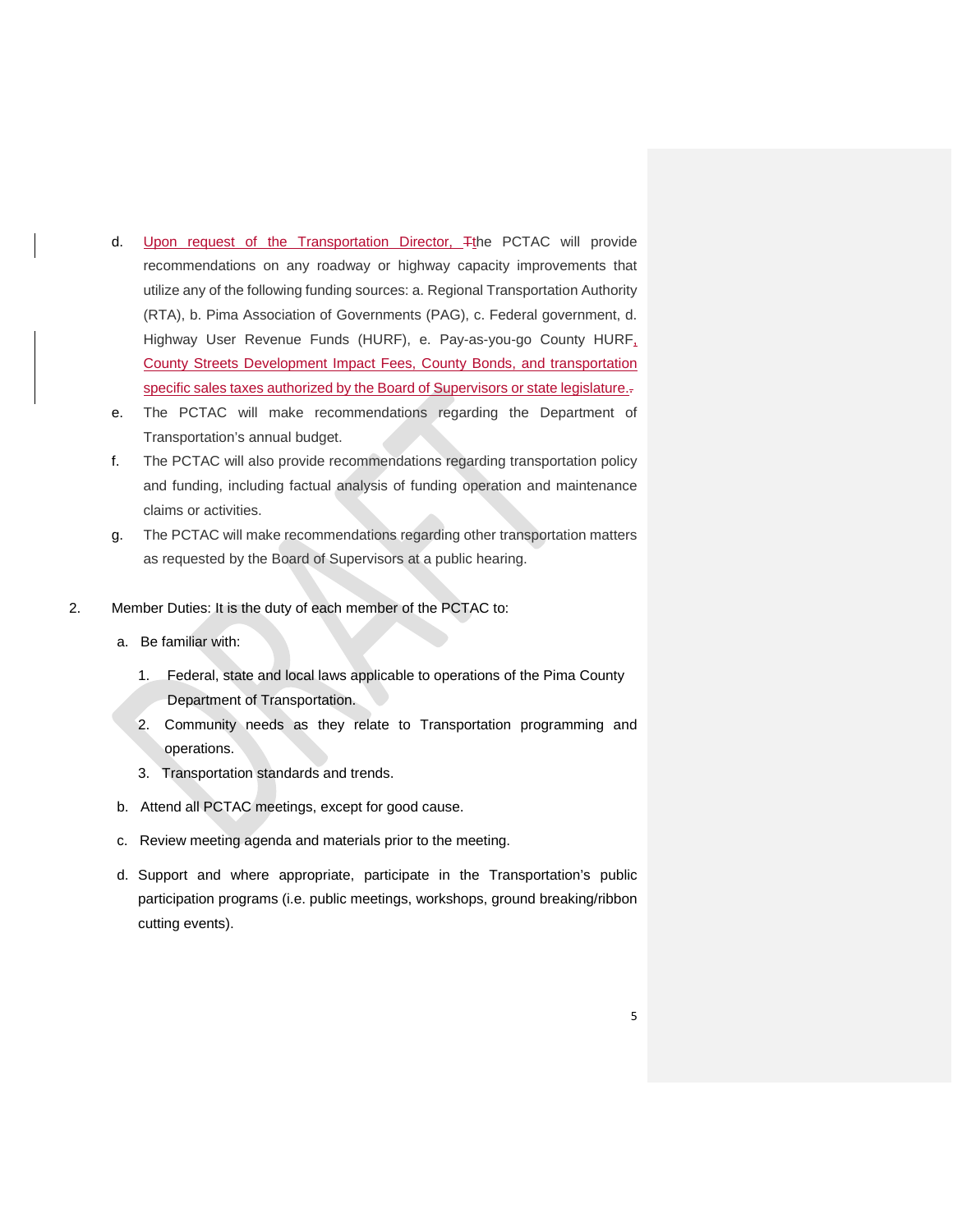- e. Affiliate with professional organizations that will enhance the member's general knowledge of library functions and operationstransportation issues, trends, and opportunities.
- f. At all times, conduct themselves in a civil and respectful manner during meetings and public participation programs.

## ARTICLE V – COMMITTEES

Special Committees: The Chair may appoint Special Committees as deemed necessary for the completion of the special projects for the PCTAC. These committees shall be responsible to both the Chair and the PCTAC. A quorum shall be a simple majority of the number of appointed members. Arizona Open Meeting Law and these by-laws for meeting conduct apply to all meetings of the Special Committees.

# ARTICLE VI – CONFLICTS OF INTEREST

- A. Member Conflicts: All members of the PCTAC shall comply with the provisions of A.R.S. §38-501, et seq. Any member of the PCTAC who has, or whose relative ("Relative" means the spouse, child, child's child, parent, grandparent, brother or sister of the whole or half blood and their spouses and the parent, brother, sister or child of a spouse as defined by A.R.S. §38-502 (9)) has, or who is employed by or associated with a firm or company which has a substantial financial interest in any decision of the PCTAC, shall make known such interest so that it is recorded in the minutes of the PCTAC. The member shall refrain from participating in any manner in such decision.
- B. Contracts and Agreements: The Pima County Department of Transportation shall not enter into any agreement with a member of the PCTAC, a relative of a member of the PCTAC, or a firm or company which employs or is associated with a member of the PCTAC, to provide equipment, materials, supplies or services to the PCTAC provided, however, such procedures shall not apply to an award or agreement after competitive bidding